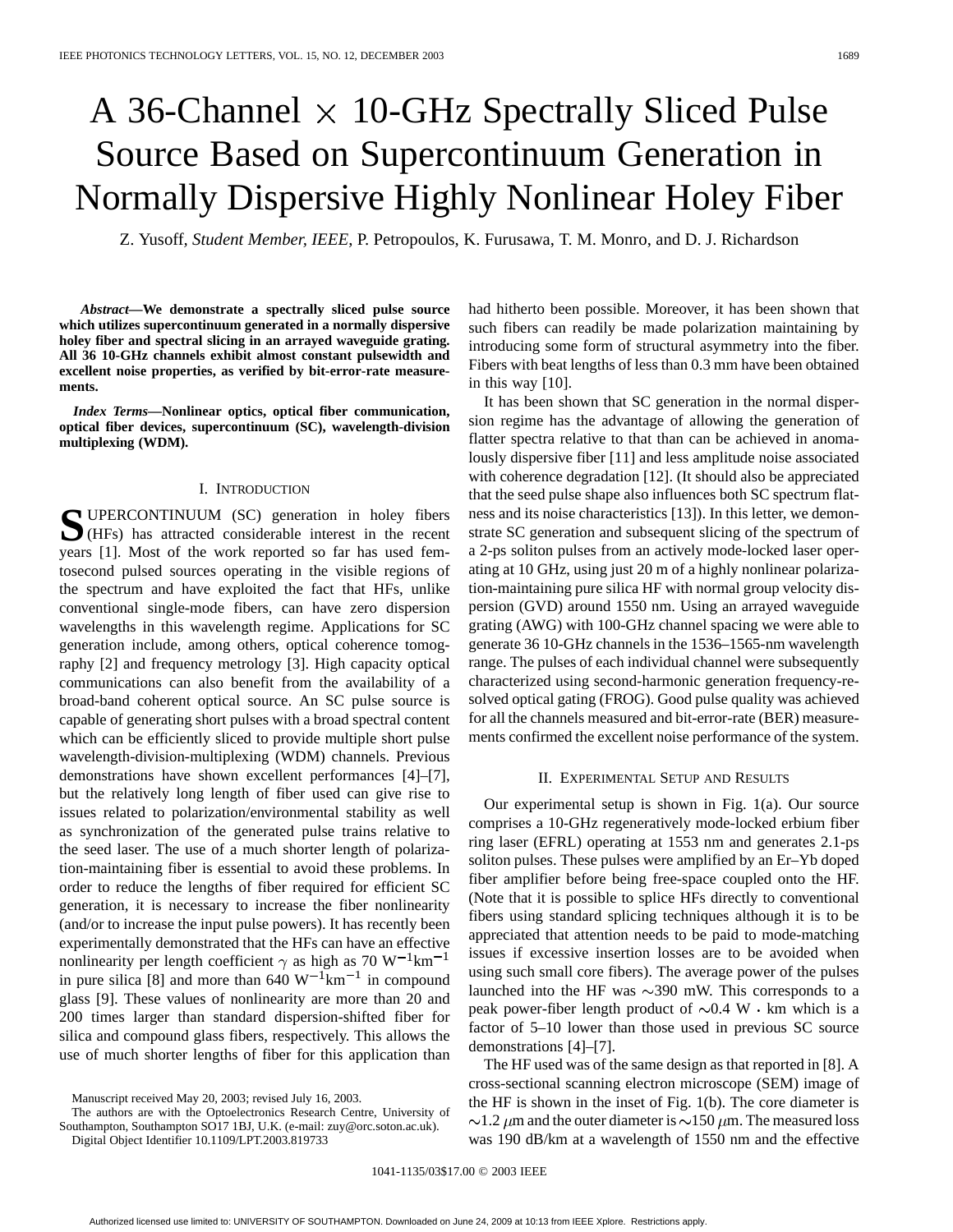

Fig. 1. (a) Experimental setup. (b) Optical spectrum traces of the input, the SC, and one of the filtered channels. Inset: SEM image of the HF. (c) Superposition of each of the sliced spectra.

length of the 20-m HF was, thus, just 13 m. For this piece of fiber, we measured an effective nonlinearity coefficient  $\gamma$  of  $\sim$  $70 + (-10 \text{ W}^{-1} \text{km}^{-1})$ , corresponding to an effective mode area  $A_{\text{eff}}$  of  $\sim$ 1.5  $\mu$ m<sup>2</sup>. The measured GVD was  $\sim$  -30 ps/nm/km at 1550 nm. The HF exhibited a beat length of  $\sim 0.5$  mm and provided a polarization extinction ratio of  $\sim$ 17 dB over the 20-m device length. A polarization controller was used before the HF to ensure that the beam was launched onto the fiber's principal polarization axis.

After propagation through the HF, the 10-dB bandwidth of the soliton pulses broadened from 3 to 25 nm due to development of self-phase modulation in the presence of the normal GVD of the fiber. The broadened spectrum was then sliced using an AWG providing a 3-dB bandwidth of 0.63 nm for each of its channels. The channel separation was 100 GHz. Fig. 1(b) shows the optical spectra at different points of the experimental setup, specifically before the HF, after the HF, and at the output of one of the AWG channels (channel 18 in this instance). Fig. 1(c) shows a superposition of the spectra of all 36 channels after the AWG. The average power of the center channel was  $\sim 0.5$  mW. The signal-to-noise ratio (SNR) for each of the channels was better than 30 dB. Deep 10-GHz longitudinal modes are clearly resolved in all spectral measurements, indicating that the phase coherence properties of the original pulses are maintained.



Fig. 2. FROG retrieved pulse shape and frequency chirp of the (a) original soliton pulse and (b) the filtered output. Insets show the corresponding spectrograms. (c) Measured values of the pulsewidth and time-bandwidth product for each of the filtered channels.

We used FROG measurements to look at the quality of our pulses. The retrieved pulse shape and the corresponding frequency chirp of the original soliton pulses and one of the filtered outputs (channel 36) are shown in Fig. 2(a) and (b), respectively. The input pulses are seen to have a (slight) linear chirp with a measured time-bandwidth product of  $\sim 0.39$ . We plot the measured pulsewidth and time-bandwidth product of each channel as a function of wavelength in Fig. 2(c). The pulse duration and time bandwidth products were almost constant at  $\sim$ 8 ps and 0.63, respectively, across all channels (estimates were all derived from retrieved FROG data with retrieval error of less than 0.005). The pulse broadening is due largely to the narrow bandwidth of the filtered channels defined by the AWG characteristics relative to the input pulse bandwidth. The relatively high value of time-bandwidth product suggests that the output pulses are also slightly chirped. This was confirmed by FROG measurements at the system output which showed the pulses to have a reasonably linear positive chirp. The pulses should be readily compressible down to  $\sim 6.4$  ps using further lengths of appropriately dispersive fiber.

To assess the noise performance of the pulses, we performed BER measurements on each of the channels. This was done by modulating the filtered output with a  $2^{31} - 1$  pseudorandom bit sequence at a data rate of 10 Gb/s. The results for twelve of the channels are summarized in Fig. 3, and eye diagrams of four selected channels, namely channel 1, 13, 24, and 36, are shown in the inset. All channels gave error-free operation and showed similar BER curves. Only the channels furthest away from the seed wavelength showed an appreciable small penalty and even for these channels the penalty was less than 2 dB and which we attribute to the degradation of SNR in this spectral region due to the rolloff in SC efficiency for large wavelength detunings. Some slight intensity noise is also observed on the eye diagrams obtained from these channels. However, it is evident from the eye diagrams shown in the inset of Fig. 3 that high quality